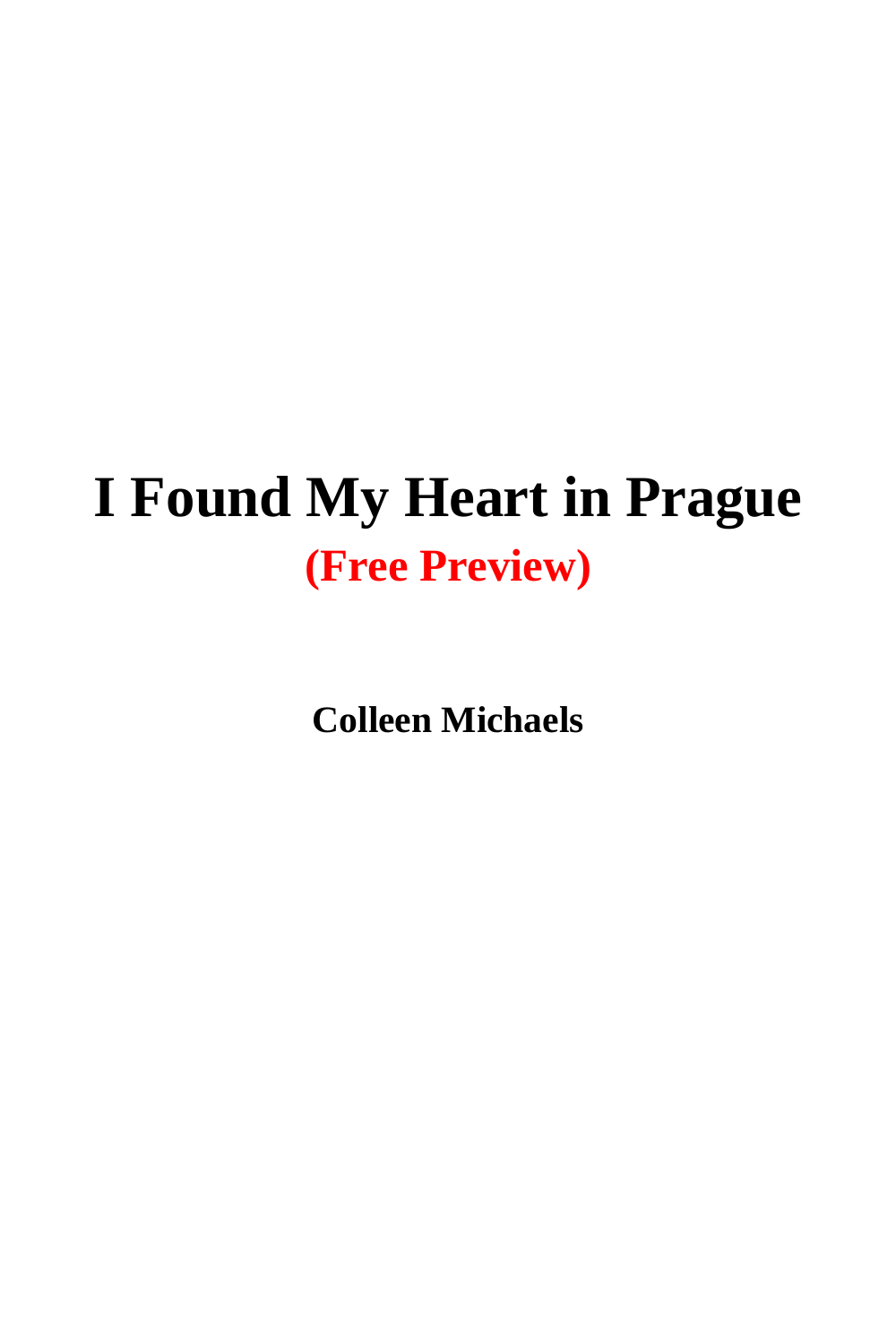This is a work of fiction. All names, characters, places, and events are the work of the author's imagination. Any resemblance to real person, places, or events is coincidental.

I Found My Heart in Prague

Copyright © Michael Purdy 2014

Publisher: Imzadi Publishing LLC

ImzadiPublishing.com

All rights reserved. No part of this book may be reproduced or transmitted in any form or by any means, electronic or mechanical, including photocopying, recording, without permission in writing from the author.

Scanning, uploading, and distribution of this book via the Internet or by any other means without permission are illegal and punishable by law.

Cover Art: Anita Dugan-Moore

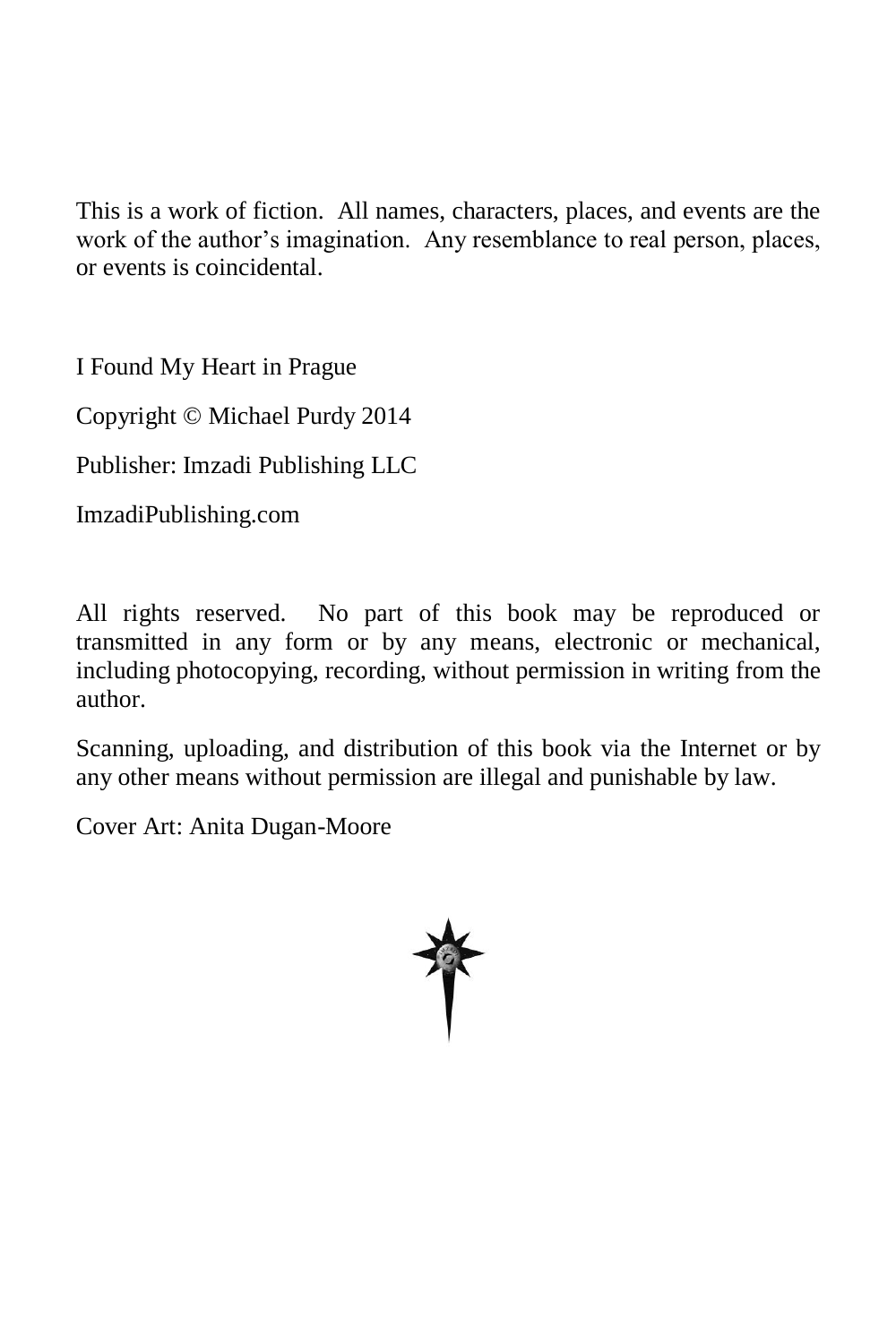## **Chapter 1—May 1, 2011**

Fact 1: I know the day I'm going to die.

I know that I've lived a fulfilling life.

Scratch that. I lived an amazing life after I met her. If you learn nothing else from me with this story, know I found my kindred soul. It's out there. You just have to be patient.

As I was saying, before I met her, I was doing anything but living. You see, I grew up privileged. My dad was very good with money. He was also very good with bourbon, but that comes later.

My father wasn't around much. I would like to think I would have been better with my kids. Please know kids are/were wanted.

I grew up with everything at my disposal but friendship, fun, and having any real say over my own life. My dad would always make sure my head was either in the books or out shooting free throws.

"We have a reputation!" Dad would always like to remind me with a fresh drink in his hand. "Don't let the family down."

I would like to say it was a bad thing. Hell, I would never motivate my kids in this manner. Still, I was a straight "A" student my whole life and I got a college scholarship for my basketball abilities. So, I guess you can say it worked for me.

By my junior year of college, I had NBA scouts coming to all of my games. ESPN even aired one of my games and showed a half-court shot I swished like a rock star. Everybody around me thought I was having the time of my life.

"You have mail!" The grin on my dad's face…it was like the letter was for him. "It's from the Mavericks!"

"Let him see for himself," our maid muttered.

I looked at the opened letter and it was an official invitation to go down and practice with them. I had declared for the draft and this was my first official workout request. It would be nice to stay on this side of the country. I thought I was a city boy; I was born and raised in Oklahoma City. Yes, you'd be surprised how immature and wrong you can be.

"Everything is starting to come together for this family," my dad said. All of his dreams were coming true.

It was probably the sweetest thing that man ever said to me; probably to anybody.

As luck would have it, the Dallas Mavericks did draft me  $30<sup>th</sup>$  after all. Before long, I was down in Texas showing off my skills in front of men twice my age. Yes, part of it was very awesome. My dreams were coming true, just like my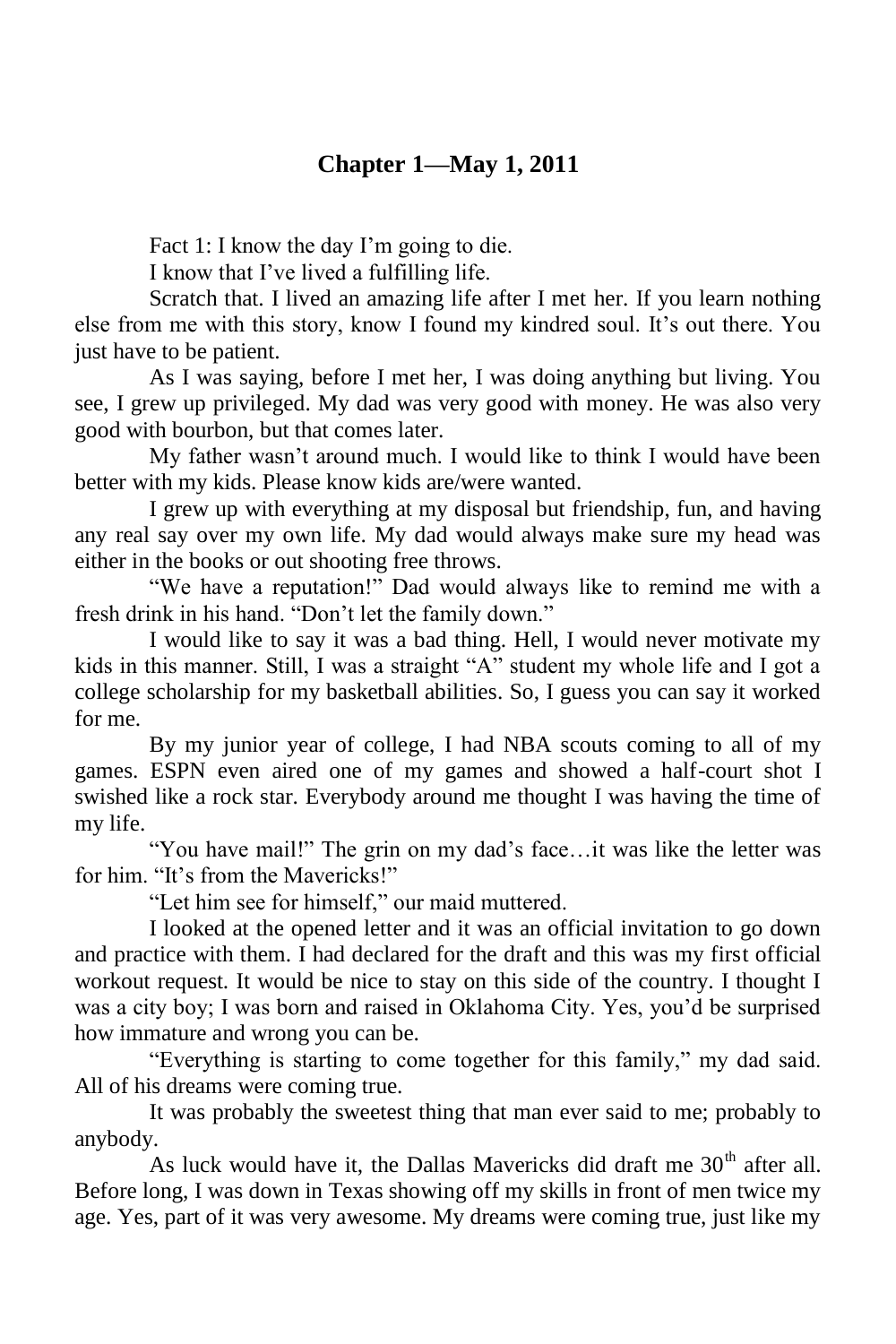dad said they would. Still, all I did was sleep and play basketball. I had teammates, I had one night stands, but I never had anything close to love or even just friendship.

"You complain too much, kid," the Mavericks' trainer said. "People would kill to have what you have. I've tried once or twice."

"I suppose," I replied. It was quickly becoming my company line.

The first three months of my rookie season flew by. I was the first guard off the bench and would be cheered or jeered based on my ability to shoot threepointers and scramble on the floor after all loose balls. Remember, I was a 6 foot-1 guard, in a giant's league.

My size disadvantage wasn't really a big deal like they made in the media. I'd argue it helped me wake up from a dream. But let's stay on track here. Things became very busy for me. Again, the media would always talk about the great life I had, with the huge hotels, and famous people tabloid magazines said I supposedly met. Oh yeah, I was on the cover of one of those grocery store rags. Never moon a fan in public when you are known from television. Too many people have seen my hairy… well never mind.

Yet I never got to experience anything. Well, not for real or without a hundred people mobbing me for autographs or hugs. I didn't mind the hugs much. Usually, I spent most of my time in my hotel room or airport. I was going nutty being lonely. I could buy three expensive cars for my  $21^{st}$  birthday, but I had nobody to text I trusted. Everybody wanted something from me.

Then my life changed forever.

It was game three of the Western Conference finals. The Mavericks were leading the series 2-0 and it looked like we might even sweep the Hornets. I was assigned to New Orleans' best guard when I entered the game and I stuck to him like a virus. In my head I could hear the announcers talking my praises. I was holding Marc Johnson scoreless.

At halftime the Mavericks were up by 12 points. It looked like we were going to win the game and the series. I started in the second half and immediately had the ball in my hands. My center was wide open, so I passed him the ball and he shot and missed a dunk. I tried to live up to my reputation and went up against two big forwards for the rebound; Russell Westbrook style. As I was coming down with the ball, a Hornet forward mistakenly knocked his elbow straight into my head.

The force of the elbow knocked me backwards and my head thumped against the floor. I didn't feel a thing. Instead, teammates said I was knocked out on the floor in front of a sold-out crowd and millions watching at home. I came to three minutes later. People were going crazy around me. The team doctor was sticking up fingers while his assistant was putting a back brace on me.

"My head is killing me," I said. "But I can play."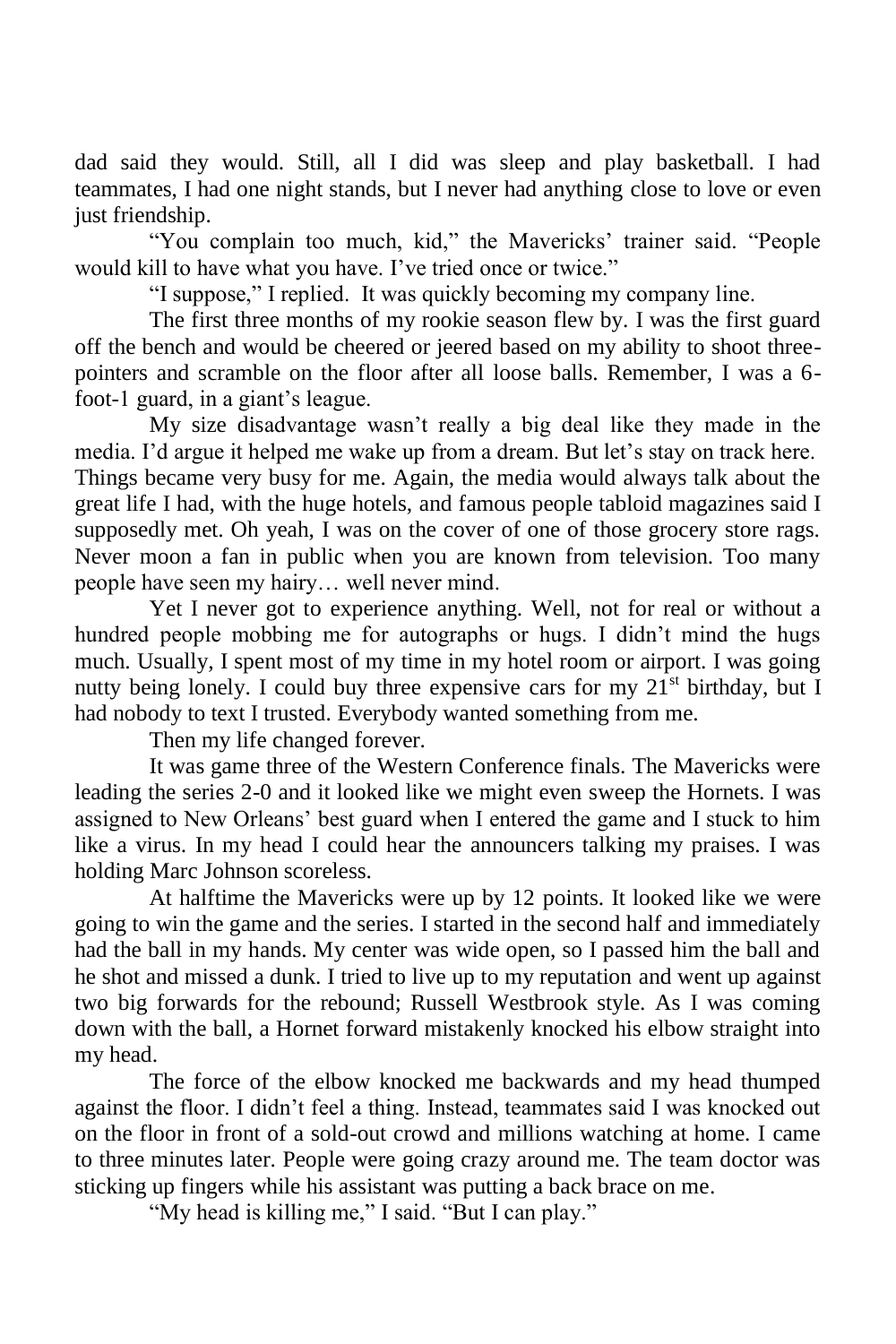I was later told I tried to talk my way back into the game. Coach Cash said I barely knew my name, but I knew I needed to play basketball. He meant it as a compliment, but I really just think I wanted to do the only thing I was programmed for in this life. God, my life was so small.

The team doctors took me to the back on a golf cart and checked me out. They knew I had a concussion, but they also wanted to make sure my shoulder was okay, due to past injuries. So, I made the trip to Dallas Price Hospital.

There is nothing like sitting at a hospital for hours knowing what is wrong with you already, but still having to sit there until the words pass through a doctor's mouth. I was sure the doctor was going to tell me I had a concussion. I just needed to know how long it was going to be before I could play again. Was I going to be ready for the finals?

Finally, a doctor came walking into my room. It was our team doctor, Mitch. This man is a silly son of a gun. He was one of the team's defactomascots. Especially on losing streaks, he was the target of many pranks.

"The tests came back and the doctors didn't like what they saw," Mitch said.

"Did the fall cause brain damage?" I asked mockingly. "I feel great. When can I play again?"

"The doctors would like to run a couple more tests," Mitch replied.

"What's wrong, Mitch?" I questioned.

Mitch couldn't look me in the eyes. He was well known for his poker face during even the most stressful of situations, and he couldn't look me in my eyes.

"The doctors think they found a tumor in your brain," Mitch said. It's strange, but I remember noticing he had no idea what to do with his hands. "We need to do some more tests to see what our next course of action will be for your treatment."

Over the course of the next day, several doctors did more tests on me. Mitch came back and informed me I had a grade III anaplastic astrocytoma. That's just a fancy way of saying I had brain cancer and a nasty form. You see, search Grade III and you will find it's inoperable. There are tons of kinds of cancer and I happen to get the one that is a death sentence.

"How long do I have?" I didn't look up.

"You're young and strong," Mitch said. "The team has already agreed to pay for all of your medical expenses. I have never seen somebody with more heart than you."

"How long do I have?" I repeated.

"It's really hard to say," he relinquished. "It could be four months or it could be four years. We'll get you started on chemotherapy and radiation right away."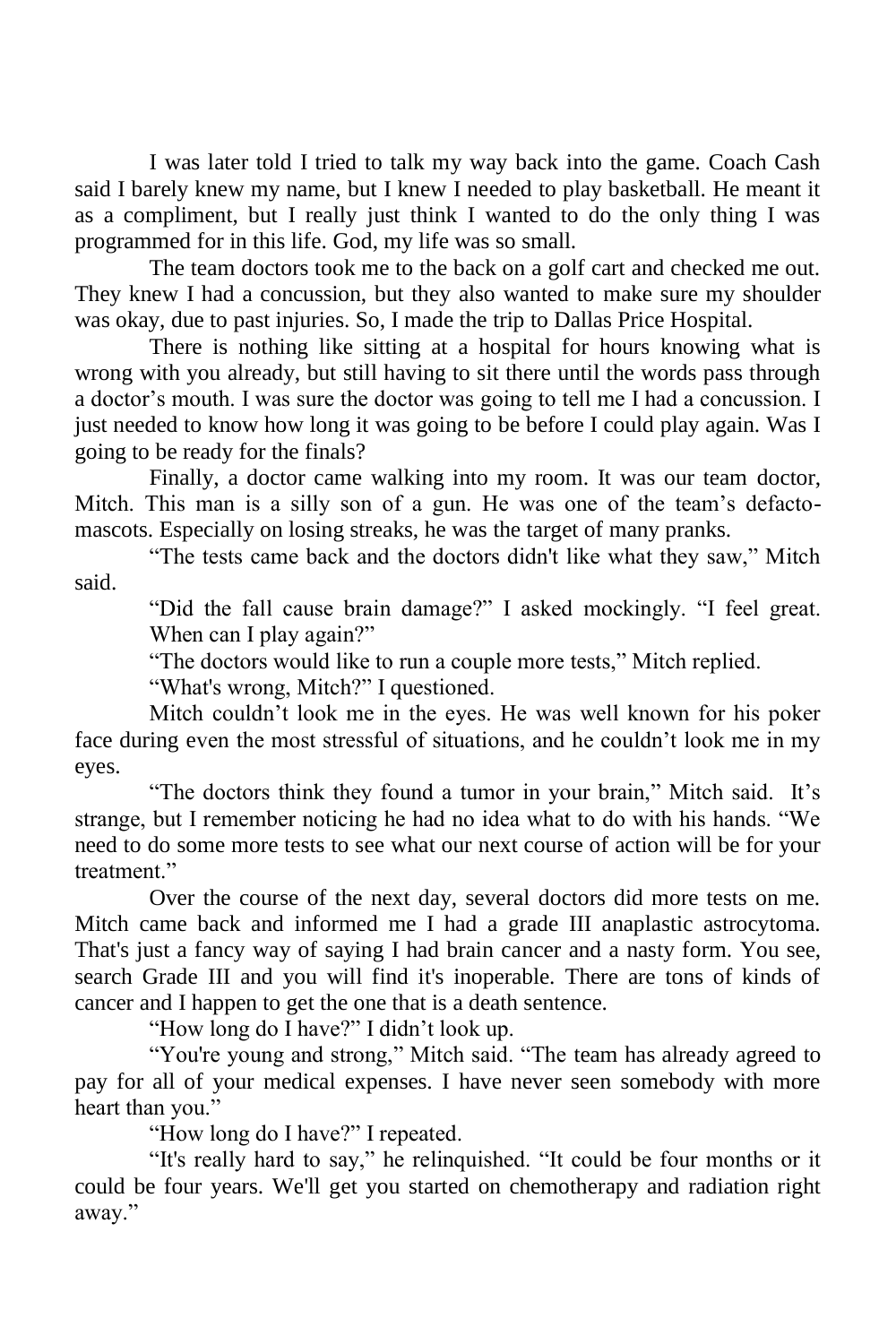My dad was the first to enter my hospital room. He had a look of despair on his face. Of course he would, right? His only son had just been told he was going to die.

"Don't worry about basketball, son," my father said. "You didn't let me down."

That's right, my dad has his quirks. Please don't judge him harshly. I'm sure you are bright, so hopefully you've already picked up on his issues.

My mother entered the room slowly. You could tell she was barely keeping it together. She had such sad eyes. Her hands were trembling.

"A child is never supposed to go first," my mother said. Her voice was no more than a whisper "You are my only child. I love you more than all the money in Hong Kong."

"I love you too, Mom," I replied.

My mother reached for my hand. Hers was still trembling, yet reassuring at the same time.

"You need to give us a second," my mother said.

My father protested for a second, but lost the argument by just a glimpse into my mother's eyes.

"Maybe I was wrong," my mother whispered.

"Wrong about what?" I asked.

"I let your father push you and push you," she replied. "I should have spoken up."

My mother was distraught. She couldn't look at me. Yes, my mom has always been dramatic, but she was just so serious and appeared ashamed.

"Mom, it's not your fault I have cancer," I said. "I don't have cancer because Dad pushed me."

"You're right," she answered. "You just looked so happy; my little basketball player."

"Mom, it's not your fault," I replied.

"You need to spend the rest of your time exploring life," my mother said.

"You need to be free from the misery of your dad."

She pulled out her phone and called her secretary.

"There, you are all set," she said. Then she hung up her phone. "You have access to our company plane miles. Use them all and have a million adventures, my dear."

Being an NBA player, I really didn't need the miles, but it was my mom's way of helping. She has always been a quiet woman, but her authority was never questioned. My mom was also a rock star with her flower business.

Plus, she had brought up a good point. I had never thought about death before that moment. The only thing in my life had been basketball. All I knew was how to play. Honestly, outside my family, I hadn't loved anybody more than